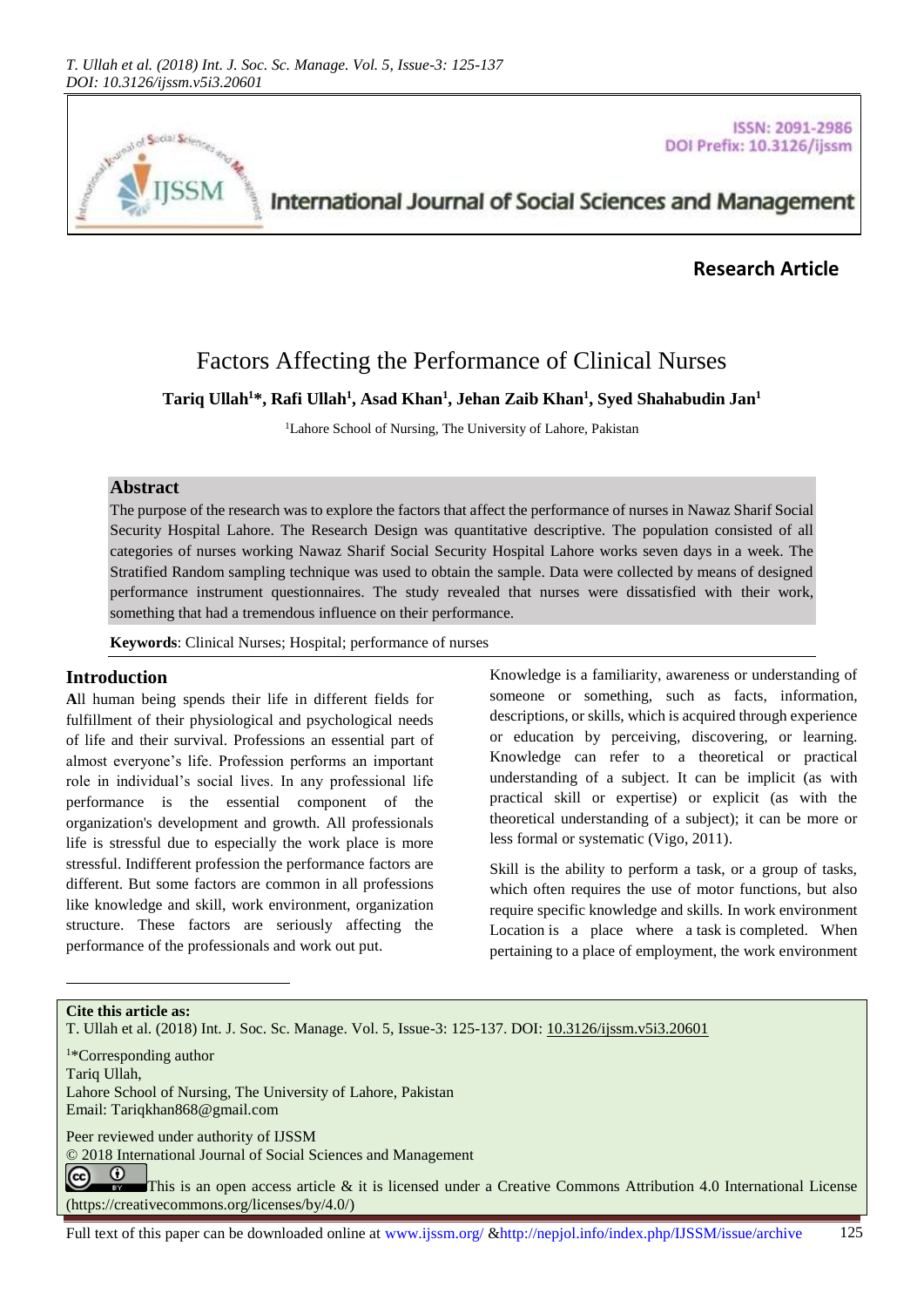involves the physical geographical location as well as the immediate surroundings of the workplace, such as a construction site or office building. Typically involves other factors relating to the place of employment, such as the quality of the air, noise level, and comfort. (http://www.businessdictionary.com/).

The performance of nurses is measured according to achievements of various priority indicators rendered in different health facilities, and the workload that is measured according to nurse patient ratio, i.e., 1:38 patients (District Health Plan, 2008/2009). Enhance the output and improving the performance of clinical nurse in order to improve competence in health intervention, is a main challenge for developing countries like Pakistan. Individual resources for wellbeing (medical and non-medical) team are dominant as employees are the most significant talent of health systems. Performance of health care organizations depends on the awareness, skills and inspiration of person workforce. Employers should supply effective setting which maintain the performance of employees. Clinical nurse are not producing the desired performance in terms of health interventions, which is a concern for the World Health Organization. (WHO) and policy- and decision-makers (High Level Forum 2004:1; World Bank 2000:5). Inadequate health employees, in terms of statistics and output level, are regarded as a major restriction in achieving the Millennium Development Goals (MDGs) for reducing poverty and diseases in many countries. Planned curative procedures contain improving motivation, retention, productivity and the performance of health care workers, and mobilizing unemployed trained staff, or those working in other areas, to return to the health sector.(High Level Forum 2004:7)

Performance means 'to carry out, accomplish or fulfill an action or task'. It also means 'work, function, or to do something to a specific standard'. Performance is 'an action or process of performing a task or function' (Oxford Concise Dictionary 1999:1060).The care giving capacity will be count and measured is the performance. Performance is the actual conducting of activities to meet responsibilities according to standards. It is an indication of what is done and how well it is carried out (Winch, Bhattacharrya, Debay, Sariot, Bertoli & Morrow 2003:2). Although every profession is effected by some Factors but the health profession is more susceptible to these factors especially in nursing profession. It has effects on people's performances, communications and productivity. Factors are agents which affect the output of nurse. A person registered with the nurse regulatory and registering authority of their country. Professional nurses are trained at higher education level with the training period between 3-4 years. Professional nurses are also called registered nurses working in clinical, nursing services and educational institutions. A clinical nurse means any person who gives bed side care in hospital. And having nursing licenses.

This study goes onto explore activities that nurses are engaged in and the kind of challenges they face in their dayto-day work. All professions of life have some factors which affect the performance of their worker. These factors will be identified in this project.

# **Literature Review**

The performance of nurses is always under inquiry. This is because nurses perform delicate work that is related to the well-being of human beings. Nurses are care givers and giving care, be it at home or anywhere, is a job that has to be done thoroughly and properly because, if not, it may cost someone's life. Therefore, the performance of nurses is an important aspect of making sure that people receive quality service and receive it promptly when this service is required. The performance of nurses differs from one area to another depending on the kind of resources and professional advancement facilities available. As this performance differs from area to area, it also differs from country to country, and equally from developed countries to developing countries.

## *Factors Affecting the Performance of Nurses*

According to Fort & Voltero (2004), a study conducted in Armenia, revealed that factors such as: training in the use of clinic tools and receiving recognition from the employer or the client/community are factors strongly associated with performance, followed by receiving performance feedback. According to the research that was conducted by Hong, Alison, While and Barriball in 2006 in mainland China, it was found that nurses' educational level is an influencing factor on nurses' views and experiences of their working lives, with the findings suggesting the need to develop a clinical care ladder for nursing staff in the country. In other words, the level of education nurses have will affect how they perform their duties. A nurse whose level of education is high has more alternatives, for example, in performing her duties. A study conducted by Carayon & Gurses (2008) among intensive-care nurses in the US highlighted factors such as physical environment and family relations to be obstacles of performance, although they also indicated that every element of the work system can have performance obstacles. When nurses live in areas that are uninviting or crime infested, this will certainly affect their work as they will be working under pressure, their minds divided between what they are doing and thinking about what might happen to them or their family members at home. Nurses, and this is true for everyone, need a quiet home atmosphere for them to perform maximally at work.

A study conducted by Chin (2008) indicates that the poor performance of nurses occurs because of, scope of their work, frustrated by a lack of opportunities for education or career progression, or feels underappreciated or insecure in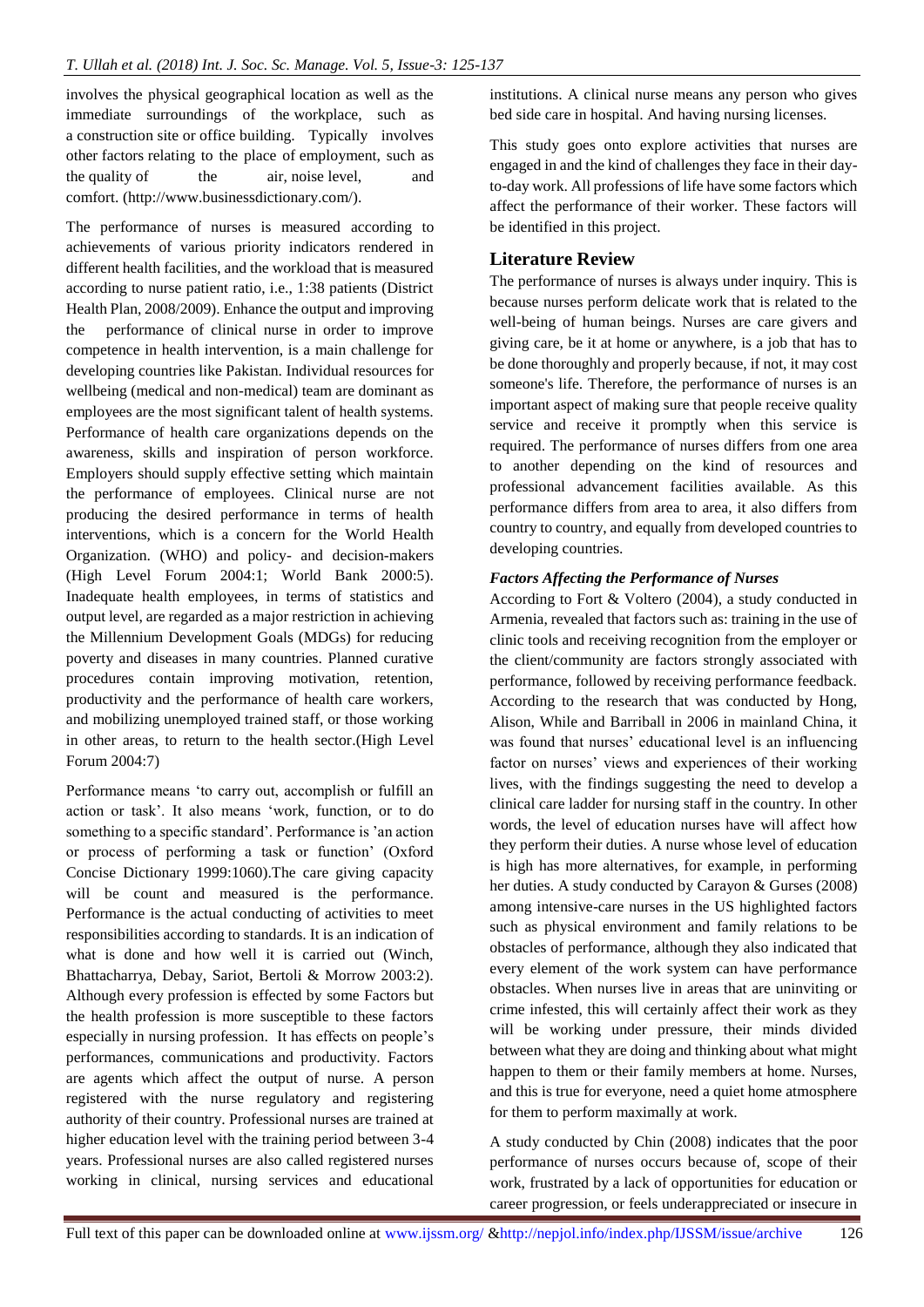their work, all of which hinder performance and affect behaviour at work. In Taiwan, it was found that job performance by employees is affected by attitudes, job satisfaction, organizational commitment that has an influence on organizational outcomes. It is, therefore, the responsibility of managers to ensure that nurses have a work environment that is linked to job satisfaction and good outcomes for the organization (Hueng-Ming Tzeng, 2002:1).

In Malawi, chronic shortage of human and materials resources has the biggest impact on the working environment. Staff shortages in that country have led to exaggerated working hours, heavy workloads lack of "off duties" and more frequent night shifts. Lack of material resources adds to workloads by causing time-consuming struggles to improvise and affect patient outcomes or increase length of stay.

The study further shows that the staff is working under difficult conditions but committed to serving the population, identifying the main factors contributing to performance as follows: limited opportunities for career development and further education, inadequate or nonexistent human resources management systems (Bradley & McAuliffe, 2009).

## **Objective**

The objectives of this study are following:

#### *Specific objective:*

To identify the specific factors affecting the performance of clinical nurse.

#### *General objective:*

To know that why the performance was low why the caring was not good.

*Purpose of the Study*: The purpose of the study will be to know the influence of describe variables/factors affecting the performance of professional nurses in Nawaz Sharif Social security Hospital Lahore.

*Significance of Research***:** This study will be beneficial for the Nurse Manager to identify the Factors affects the performance of nurses. By knowing about the factors nurse manger will enhance the performance of nurses. This study will also be beneficial for organization to know about factors affecting the professing and setting strategies to improve outcome by managing these sources.

#### **Methodology**

Descriptive cross sectional study design was selected to conduct the research. The population for this study consisted of all professional nurses age 21-50 year in Nawaz Sharif Social Security Hospital Lahore. The population consisted of 300 professional nurses, from which 100 (33%) were randomly selected. Questioners were delivered to randomly selected 100 nurses of Nawaz Sharif Social Security Hospital Lahore 70 questioner were filled. Sample collection

Age limitation: age less than 21 year. Experience: less than 2 year. Education: Certificate Age limitation: 21 year to 50 year of age. Experience: 2 year or more than 2 year.

Education: diplomatic nursing and graduation. Permission to do the study was acquired from the Principal of Lahore School of Nursing, as well as the medical superintendents of the participating hospitals. Respondents were informed about the objective of the study, their voluntary participation and their right to withdraw from the study at any time. Secrecy and confidentiality were ensured by providing self-addressed envelopes with all questionnaires, respondents were authorized to write their names or not write their name on the questionnaires.

Before obtaining research data the permission was taken from all selected nurses for participation in gathering data. Inform to participants that all collected information and record will be remaining as confidential. In this research the tool was Questioner (was prepared with the help of supervisor and literature) calculator, plain paper, pens and pencil.

## **Data Analysis Results**

In this research 100 questioner were delivered to the nurses of Nawaz Sharif Social Security Hospital Lahore in which 58 questioners were backed filled while 42 were not filled.in 58 clinical nurse 48 were female nurse and 10 were male nurse. Data were collected and put on SPSS for analysis. Applied frequency test on different variables calculated and graphically portrayed in table and graphs.

#### *Gender*

According to Fig. 1 gender male and female enrolled, 10 or 17.24% were male and 48 or 82.76% were female. The frequency of female is higher than male in this study.

#### *Age*

The nurse with age ranges from  $20 - 50$  years. 8.62% nurses aged between 20 – 25 years. 67% were 26-30 years. 20.69% were aged from 31-35 years. 3.45% were above 36 years (Fig. 2).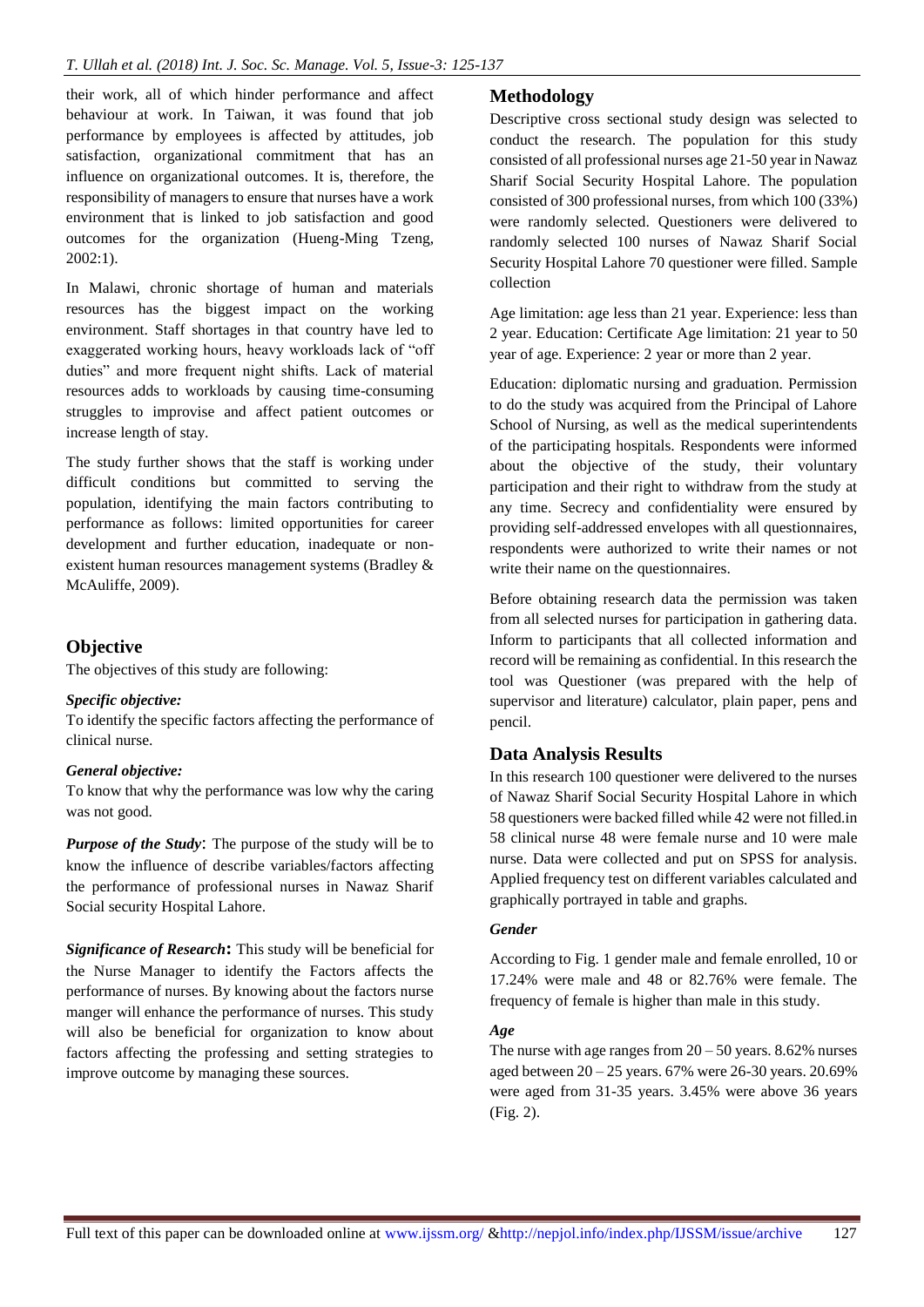

**Fig. 1**: Sex of subject



**Fig. 2**: Age ranges of subject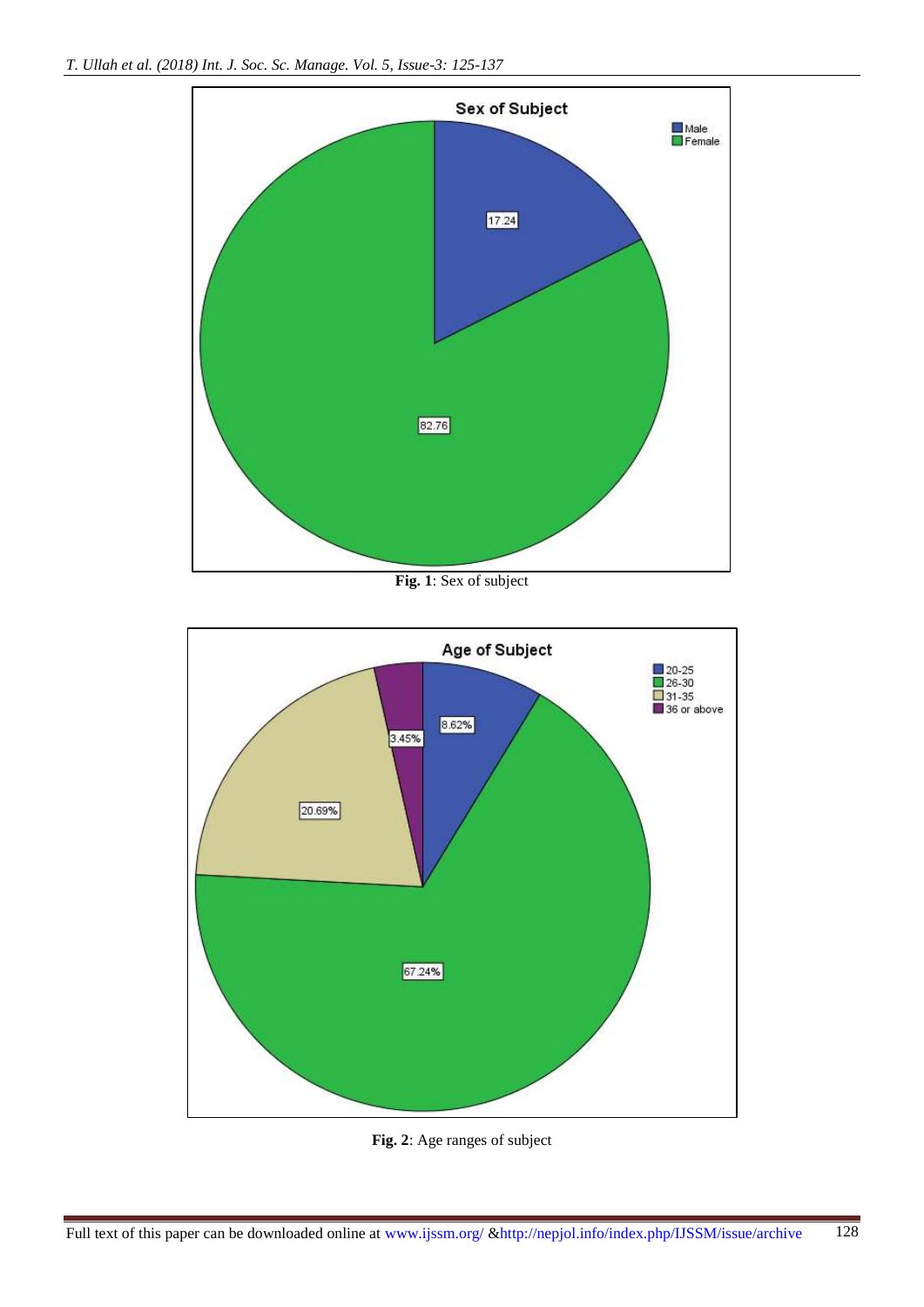## *Professional Qualification*

Fig. 3 shows that 71% of nurses in Nawaz Sharif Social Security Hospital have Diploma in Nursing and 29% have diploma in nursing as well as diploma in midwifery.

# *Education*

1-8 year experienced nurse were 56% and 25 % nurses have experience 9-14 years and 17 % nurses of Nawaz Sharif Social Security having experience of 15-20 years (Fig. 4).

62 % of nurses agree that there knowledge and skill effect their Performance 27 % nurses were strongly agree 5% nurses were undecided and 5 % were disagree (Fig. 5).

In the answer of the question, that completion of task on time 55% agree 6% disagree 20% uncertain 12% disagree 3 % answered strongly disagree (Fig. 6).

Your supervisor appreciate you 12 % nurse were Strongly Agree 48 %were agree 20% un-certain 12 % were disagree and 6 % were strongly disagree (Fig. 7).



## **Profisonal Qulification**

**Fig. 3**: Professional qualification of subject

|  |  |  |  | Table: Description given in frequencies and percentages: |
|--|--|--|--|----------------------------------------------------------|
|--|--|--|--|----------------------------------------------------------|

| <b>Description</b> |             | <b>Frequency</b> | Percentage |
|--------------------|-------------|------------------|------------|
| Gender             | Male        | 10               | 17.24%     |
|                    | Female      | 48               | 82.76%     |
| Age                | $21-25$     | 5                | 8.6%       |
|                    | $26 - 30$   | 39               | 67.2%      |
|                    | $31 - 35$   | 12               | 20.7%      |
|                    | Above 36    | $\overline{2}$   | 3.4%       |
| Education          | Diploma     | $\overline{38}$  | 65.6%      |
|                    | Bsn         | 3                | 6.4%       |
|                    | Post RN     | 17               | 28%        |
| Experience:        | 1-8 years   | 33               | 56.9%      |
|                    | 9-14 years  | 15               | 25.9%      |
|                    | 15-20 Years | 10               | 17.2%      |
| <b>Total</b>       |             | 58               | 100.0      |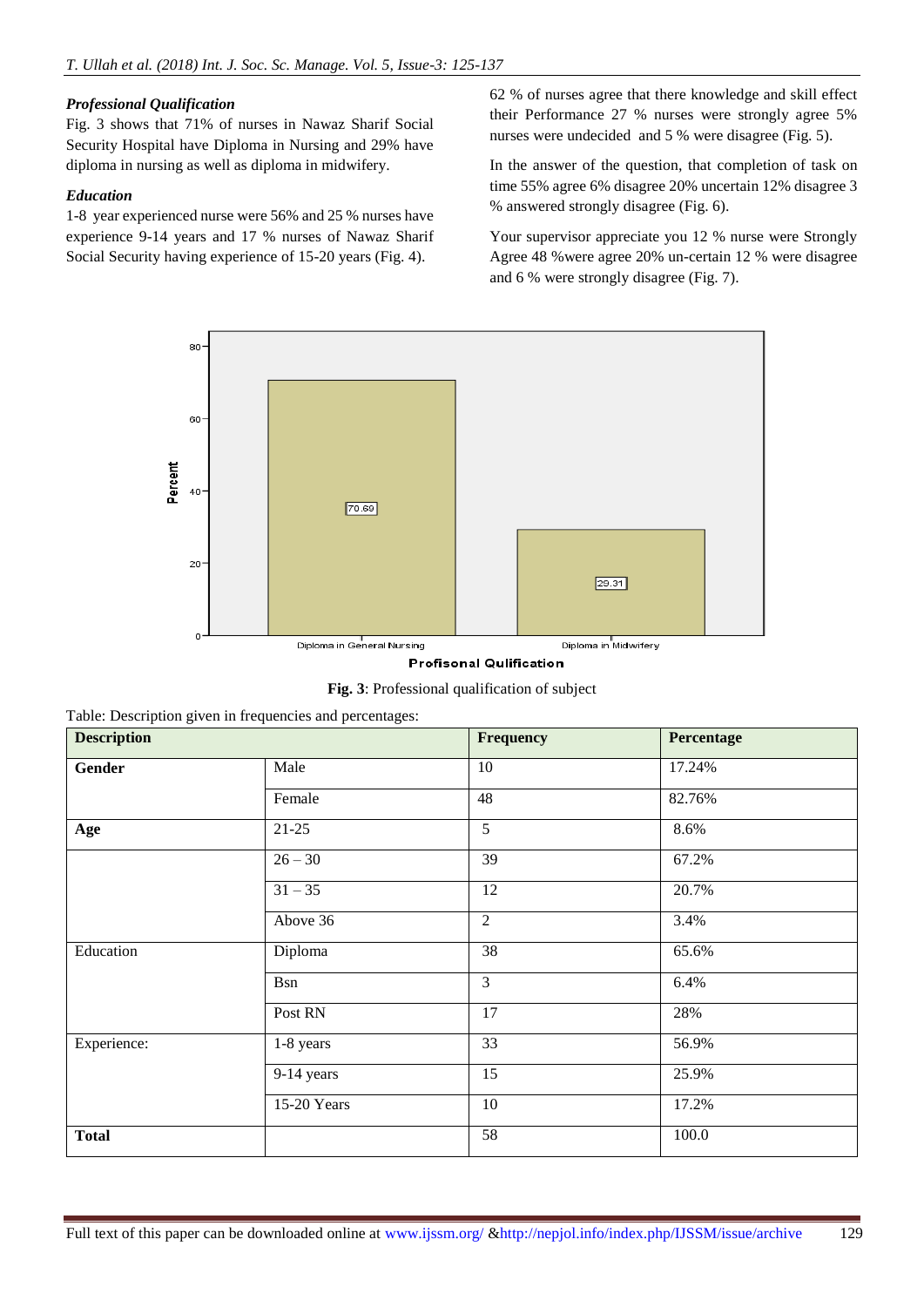

**Fig. 4**: Experience of subject.



**Fig. 5**: Knowledge and skill effect your Performance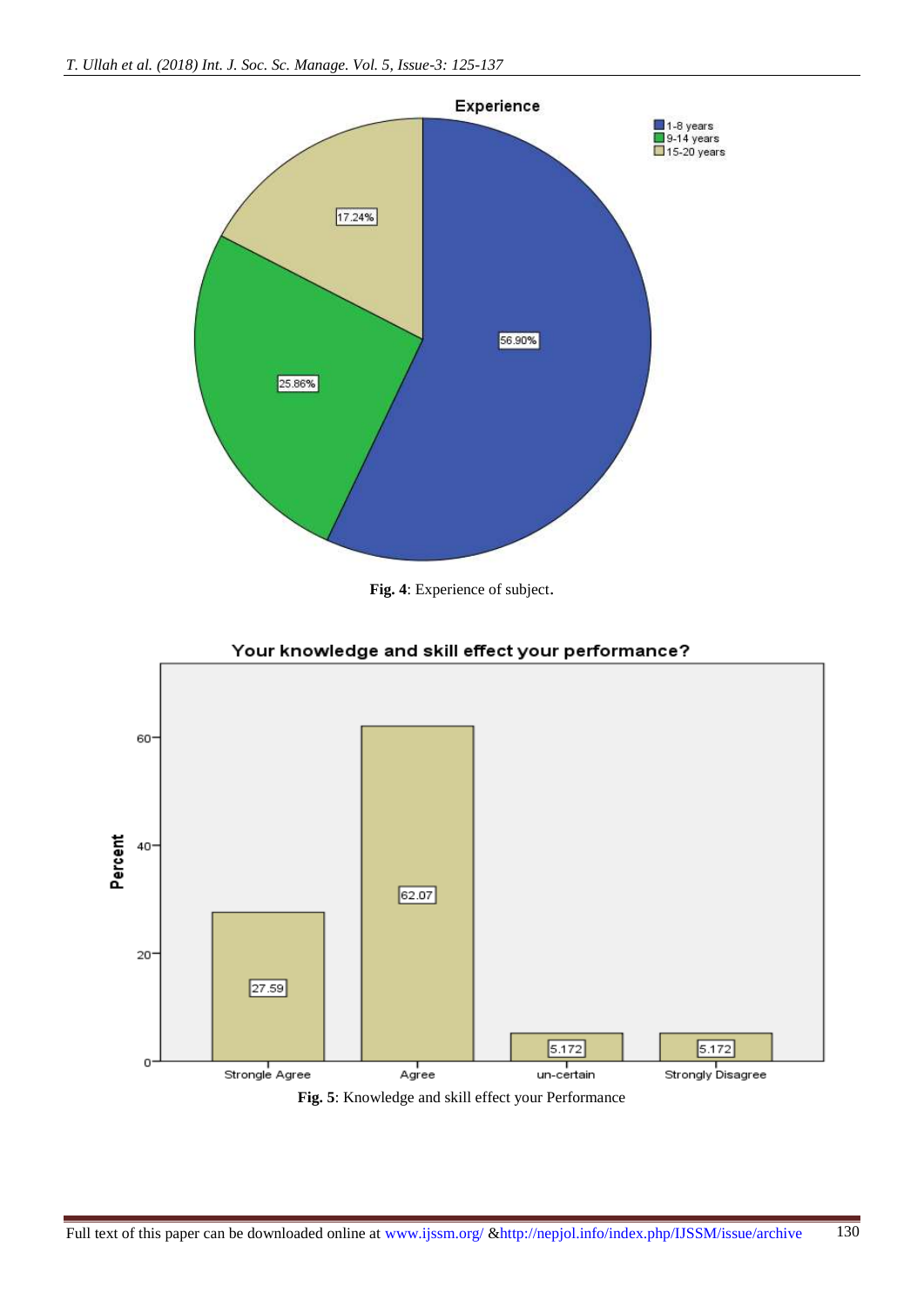

**Fig. 6**: Do you complete your task on time due to your knowledge and skill?



Your supervisor and Clint appreciate your performance?

In the answer of the question- Do you implement nursing care plan? Fig. 8 shows that 10 % of nurses were strongly agree 39 % agree 18 % uncertain 17% disagree 13 %answered strongly disagree

Only 3.4% strongly agree with the question-, Do you implement nursing performance standards? (Fig. 9), whereas 39.6% disagree with this question.

36.2% respondents agree with the question: Are you getting benefits according to your expectation? (Fig. 10)

Fig. 11 describes the answer of the question; do you give health education to your client and family? 5 % nurse were Strongly Agree, 39 %were agree, 22% un-certain, 20 % were disagree and 12 % were strongly disagree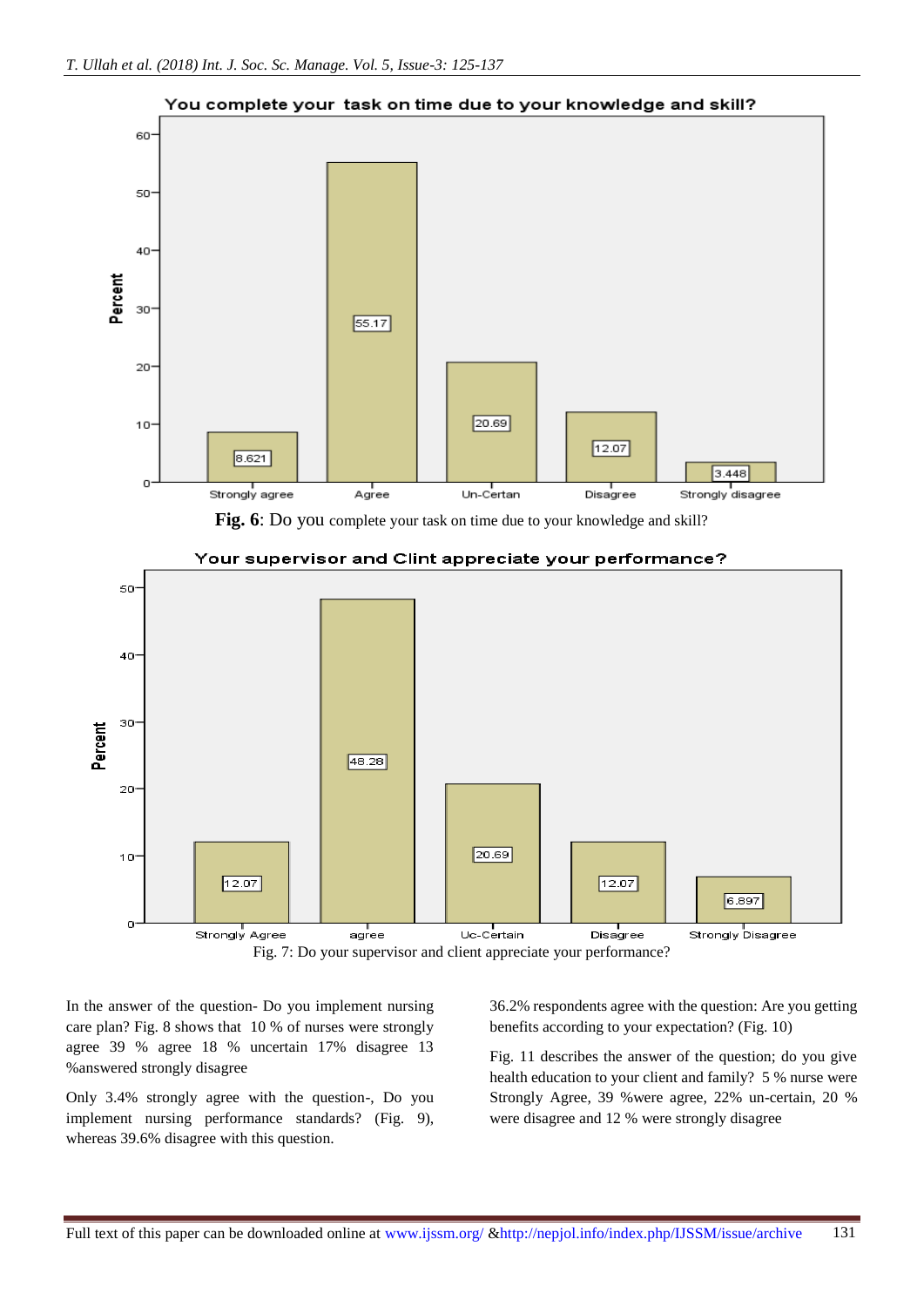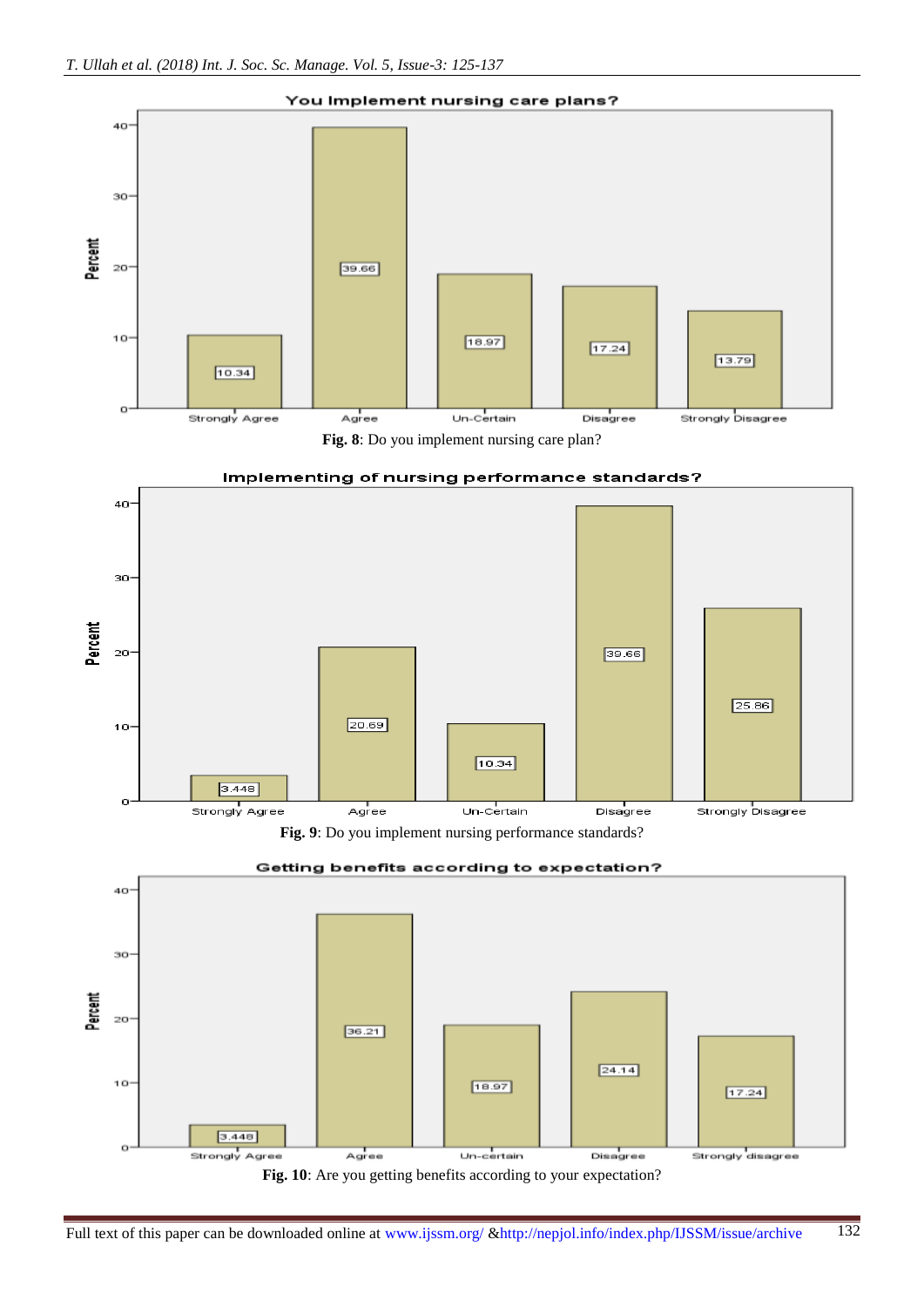Only 8.6% strongly agree with the question- your patient counselling skills improved with time due to which affect your performance (Fig. 12).

Supervising nursing students your knowledge and skill help 12 % nurse were Strongly Agree ,43 %were agree,20% uncertain ,10 % were disagree and 13 % were strongly disagree (Fig. 13).



You give Health education to your client and family?

Your Patient counseling skills is improved with time due to which effect your<br>performance.?

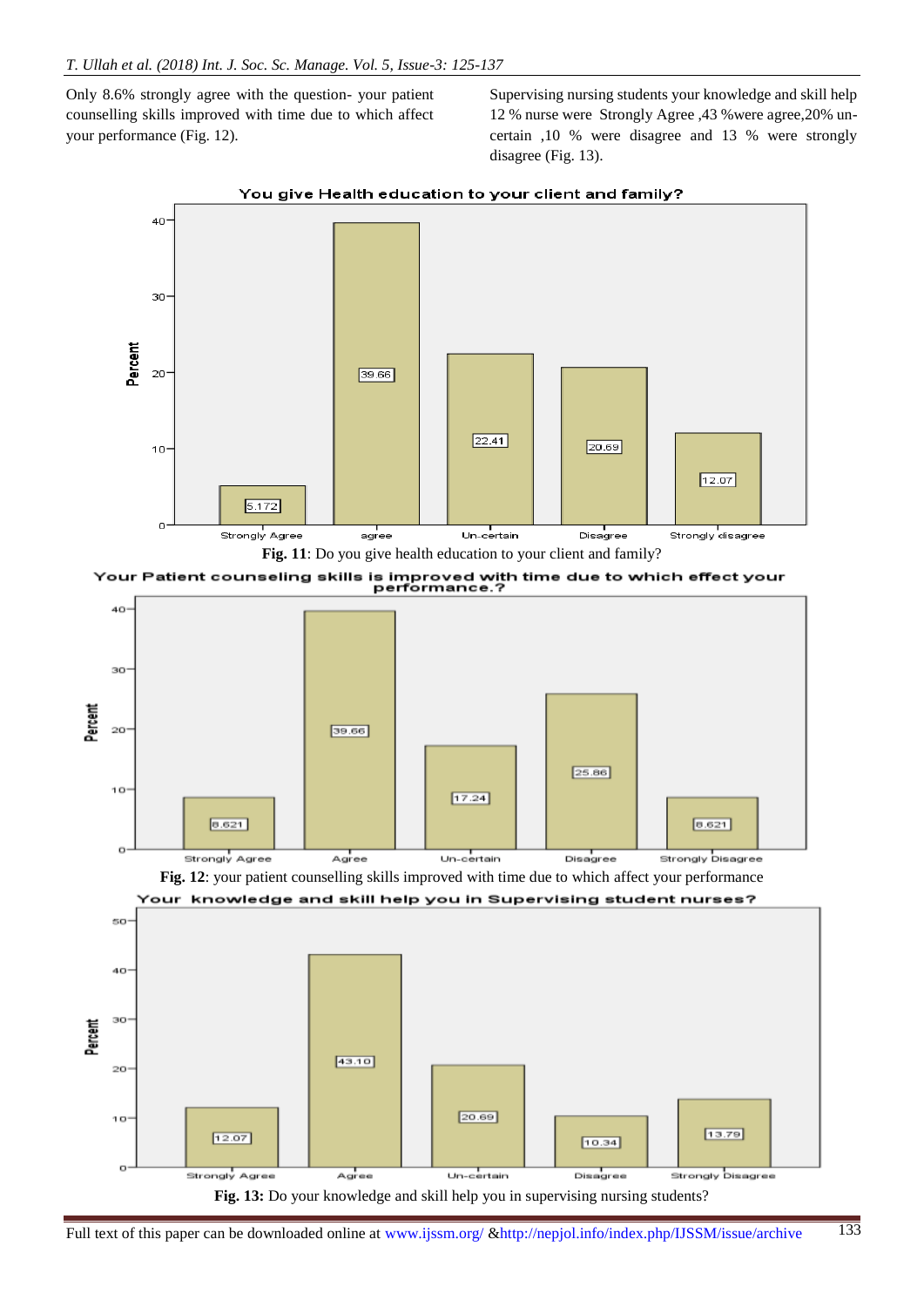Fig. 14 shows the question- do the chance of error is minimum due to your knowledge and skill?

In conflict management improve your performance 13 % nurse were Strongly Agree ,31 %were agree, 20% uncertain ,22 % were disagree and 12 % were strongly disagree (Fig. 15).

On work doing nurse feel of professional achievement 8 % nurse were Strongly Agree ,44 %were agree, 17 % uncertain ,25 % were disagree and 3 % were strongly disagree (Fig. 16).



Full text of this paper can be downloaded online at www.ijssm.org/ &http://nepjol.info/index.php/IJSSM/issue/archive 134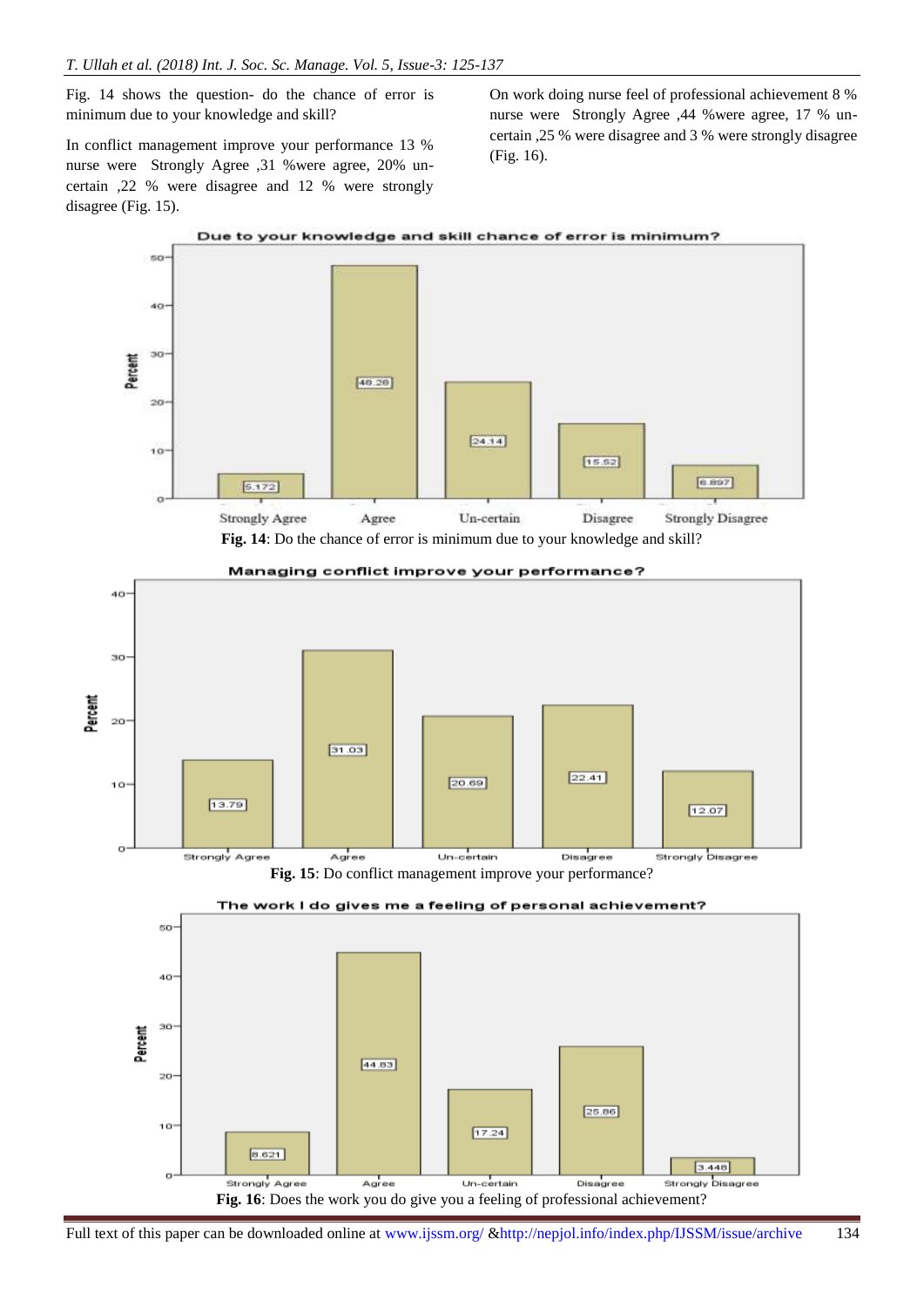Fig. 17 is the answer of the question that mMy work environment is safe and free from hazards. Here we can see that 15.5% strongly agree, 34.4% agree, 24.1% un-certain, 15.5% disagree and 10.3% strongly disagree.

39.6% of respondents agree that necessary instruments are available, but 3.4% strongly disagree (Fig. 18).

10.3% of respondents strongly agree that necessary instruments in working conditions, but 6.8% strongly disagree (Fig. 19).

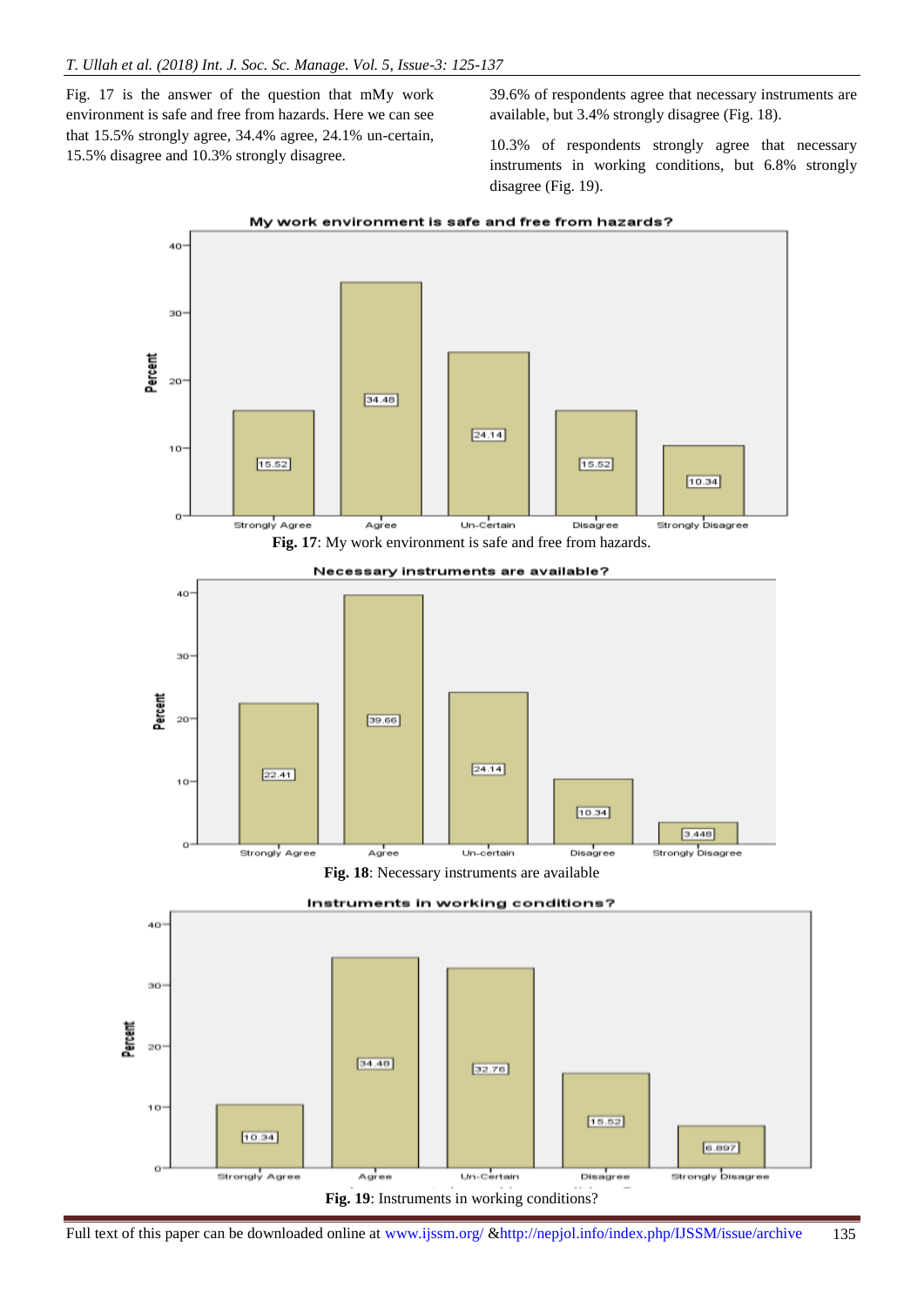

**Fig. 21**: Do infection control strategy guidelines available?

51.7% agree that materials and supplies sufficient are sufficient, whereas 12 % strongly disagree (Fig. 20).

48.2% respondents strongly agree that infection control strategy guidelines available **(**Fig. 21); but 3.4% strongly disagree.

# **Conclusion**

The purpose of the study was to eventually provide a framework for improving the performance of professional nurses. The study followed a quantitative approach and exploratory design to analyze and describe the identified variables. Findings of the study contributed to further understanding of the factors affecting the performance of nurses and midwives; however, further work needs to be done in this area. The study revealed that hospitals currently have deficiencies in human resource management, performance management and appraisal, staff and skills development, and work environment.

# **Limitation**

Every aspect linked to factors affecting performance of clinical nurses may not have been deal with during this research. However the study consequences and the tool developed may give out as a baseline for advance investigates that may talk to aspects that may have been overlooked during this study.

# **Recommendation**

The following issues should be considered for further research**:**

- $\triangleright$  Cost-effectiveness trials of strategies to achieve and maintain high-quality performance of the organization.
- $\triangleright$  Perception of clients and patients on the quality of care received.
- Best practice models in nursing care.
- $\triangleright$  Assessment of nursing curriculum for relevance and appropriateness to current health needs.